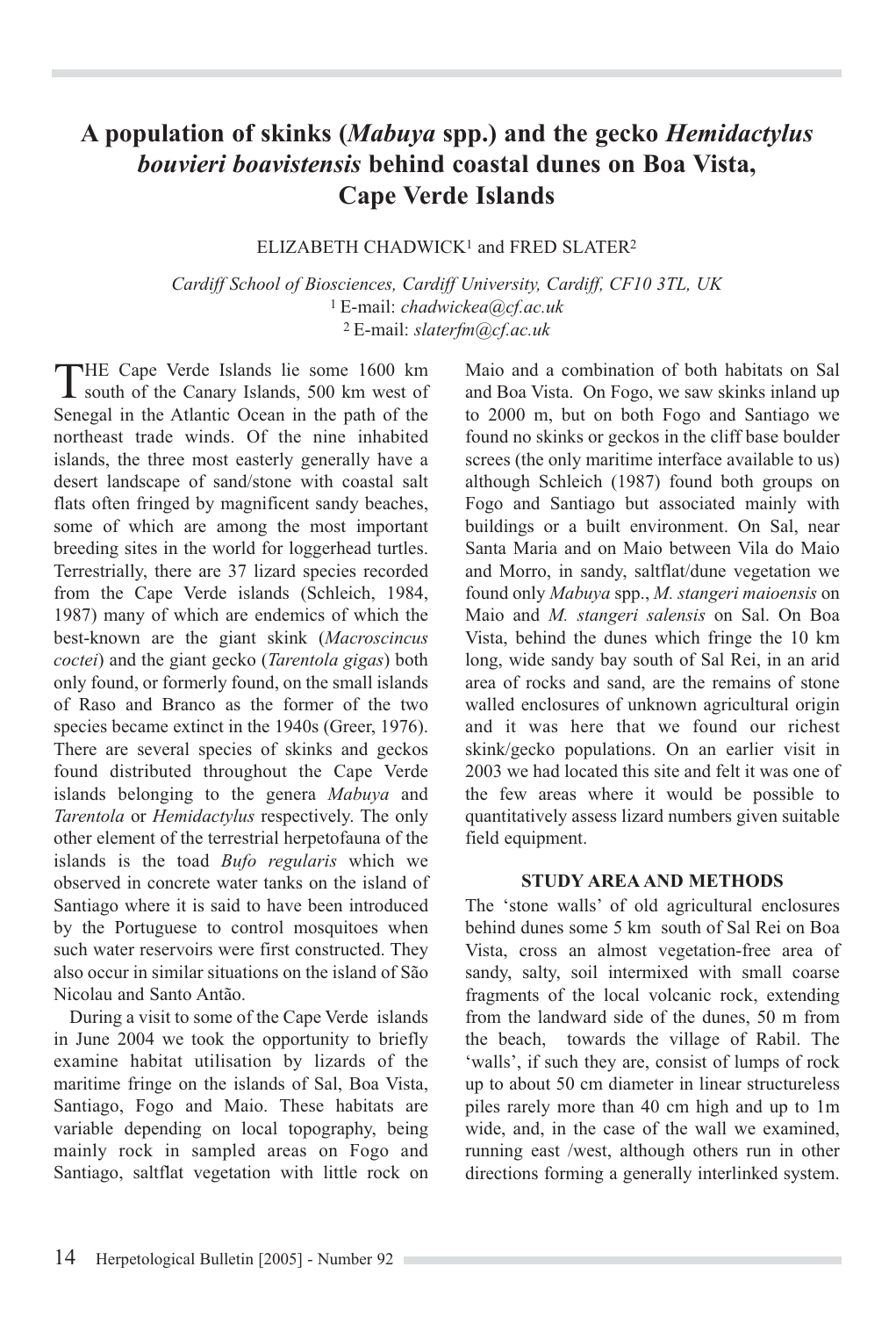Our aim was to quantify the number of lizards per unit length of wall and to assess the value of this habitat in relation to isolated stone refuges away from the wall. The work was carried out 22nd–25th June 2004 although we first identified the site on an earlier visit in August 2003.

In order to catch the animals we devised a flexible plastic 'quadrat' constructed from 4 m of 40 cm high 'Newtguard' polythene sheet held as near square as possible with four corner posts so as to enclose an area of approximately 1m2. Ten quadrats were recorded at 5 m intervals along the wall (Fig. 1) and a further 10 around randomly isolated stones over 30 cm diameter situated up to 20 m from the wall and further 10 situated around similar stones over 20 m from the wall. The nature of the environment made it difficult to create an exactly square quadrat but using 4 corner stakes it was made as square as possible. Sand was then moved to ensure that there were no escape holes under the plastic. The stones were then systematically removed, where possible keeping them within the quadrat and any animals counted, and if possible caught, measured and

**Table 1**. Boa Vista stone wall, June 2004.

- $A =$ skink total length (mm);
- $B =$  skink tail length (mm);
- $C =$  gecko total length (mm);
- $D =$  gecko tail length (mm).

|                         |                     |               | C                  | D                              | <b>REMARKS</b>                                 |
|-------------------------|---------------------|---------------|--------------------|--------------------------------|------------------------------------------------|
|                         | A                   | B             |                    |                                |                                                |
| 1                       | 180                 | $\star$       | *                  | $\star$                        | 15 lizard eggs                                 |
| 2                       | *                   | $\star$       | 80                 | $\pmb{\star}$                  |                                                |
| 3                       | 185                 | 75            | $\star$            | $\pmb{\star}$                  | yellow belly                                   |
| 3                       | *                   | ×             | 80                 | $\pmb{\star}$                  |                                                |
| $\overline{\mathbf{4}}$ | *                   | *             | 60                 | ×                              | plants in quadrat                              |
| $\overline{\mathbf{4}}$ | 135                 | 50            | *                  | ×                              | well coloured                                  |
| $\overline{\mathbf{4}}$ | 200                 | ×             | *<br>$\star$       | $\pmb{\star}$<br>$\pmb{\star}$ |                                                |
| 5<br>5                  | 140<br>180          | 55<br>*       | $\star$            | $\star$                        | plants in quadrat                              |
| 6                       | 185                 | 80            | *                  | $\star$                        | fat                                            |
| 6                       | 180                 | $\pmb{\ast}$  | $\star$            | $\star$                        |                                                |
| 6                       | 170                 | 65            | $\star$            | $\star$                        |                                                |
| 6                       | $\star$             | $\star$       | 70                 | 45                             | yellow eyelids                                 |
| 6                       | ×                   | ×             | 42                 | 22                             | 11                                             |
| 6                       | *                   | *             | 72                 | 50                             | 11                                             |
| 6                       | *                   | *             | 63                 | 40                             | 11                                             |
| 6                       | *                   | $\pmb{\star}$ | 63                 | 40                             |                                                |
| 7                       | ×                   | ×             | 40                 | 20                             |                                                |
| 7                       | *                   | $\star$       | 70                 | 45                             |                                                |
| 8                       | $\star$             | ×             | $\star$<br>$\star$ | $\pmb{\star}$<br>$\pmb{\star}$ | no catch - ant colony                          |
| 9                       | 180                 | 70<br>*       | *                  | $\star$                        |                                                |
| 9<br>9                  | 170<br>×            | ×             | 45                 | 22                             |                                                |
| 9                       | *                   | *             | 35                 | 20                             |                                                |
| 9                       | *                   | ×             | 70                 | 35                             | orange tail                                    |
| 10                      | 130                 | $\star$       | $\star$            | $\star$                        | 12 fresh lizard eggs                           |
| 10                      | 130                 | ×             | *                  | *                              |                                                |
| 10                      | 130                 | 60            | $\star$            | $\star$                        | regenerated tail                               |
| 10                      | ×                   | ×             | 85                 | 42                             |                                                |
| 10                      | *                   | ×             | 65                 | 35                             |                                                |
| 10                      | 190                 | 75            | *                  | *                              | yellow sloughing                               |
|                         |                     |               |                    |                                |                                                |
|                         |                     |               |                    |                                | STONES OVER 30cm DIAMETER UP TO 20m FROM WALL  |
| 11                      | 80                  | 30            | $\star$            | $\star$                        |                                                |
| 12                      | *                   |               | 42                 | 20                             |                                                |
| 13                      | *                   |               | 75                 | 45                             |                                                |
| 13                      | *                   |               | 35                 | 15                             |                                                |
| 13                      | *                   |               | 35                 | 15                             |                                                |
| 14                      | ×                   |               | 70                 | 35                             |                                                |
| 15                      | x                   |               | 40                 | 20                             |                                                |
| 15                      | *                   |               | 60                 | 30                             |                                                |
| 15                      | 140                 |               | *.                 | *                              |                                                |
|                         |                     |               |                    |                                | TEN RANDOM STONES OVER 30cm DIAMETER, OVER 20m |
|                         | <b>FROM WALL</b>    |               |                    |                                |                                                |
|                         |                     |               |                    |                                |                                                |
| 16                      | *                   |               | $\star$            | $\pmb{\star}$                  | no catch                                       |
| 17                      | *                   |               | 42                 | 20                             |                                                |
| 18                      | ×                   |               | *                  | ×                              | no catch                                       |
| 19                      | *                   |               | $\star$            | $\star$                        | 11                                             |
| 20                      | 90                  |               | $\star$            | ×                              |                                                |
| 21                      | *                   |               | 30                 | $\overline{1}2$                |                                                |
|                         | *                   |               |                    |                                | 11                                             |
|                         |                     |               |                    |                                |                                                |
| 22<br>23                | ×.                  |               |                    |                                | 11                                             |
| 24<br>25                | ×.<br>$\pmb{\star}$ |               |                    |                                | 11<br>11                                       |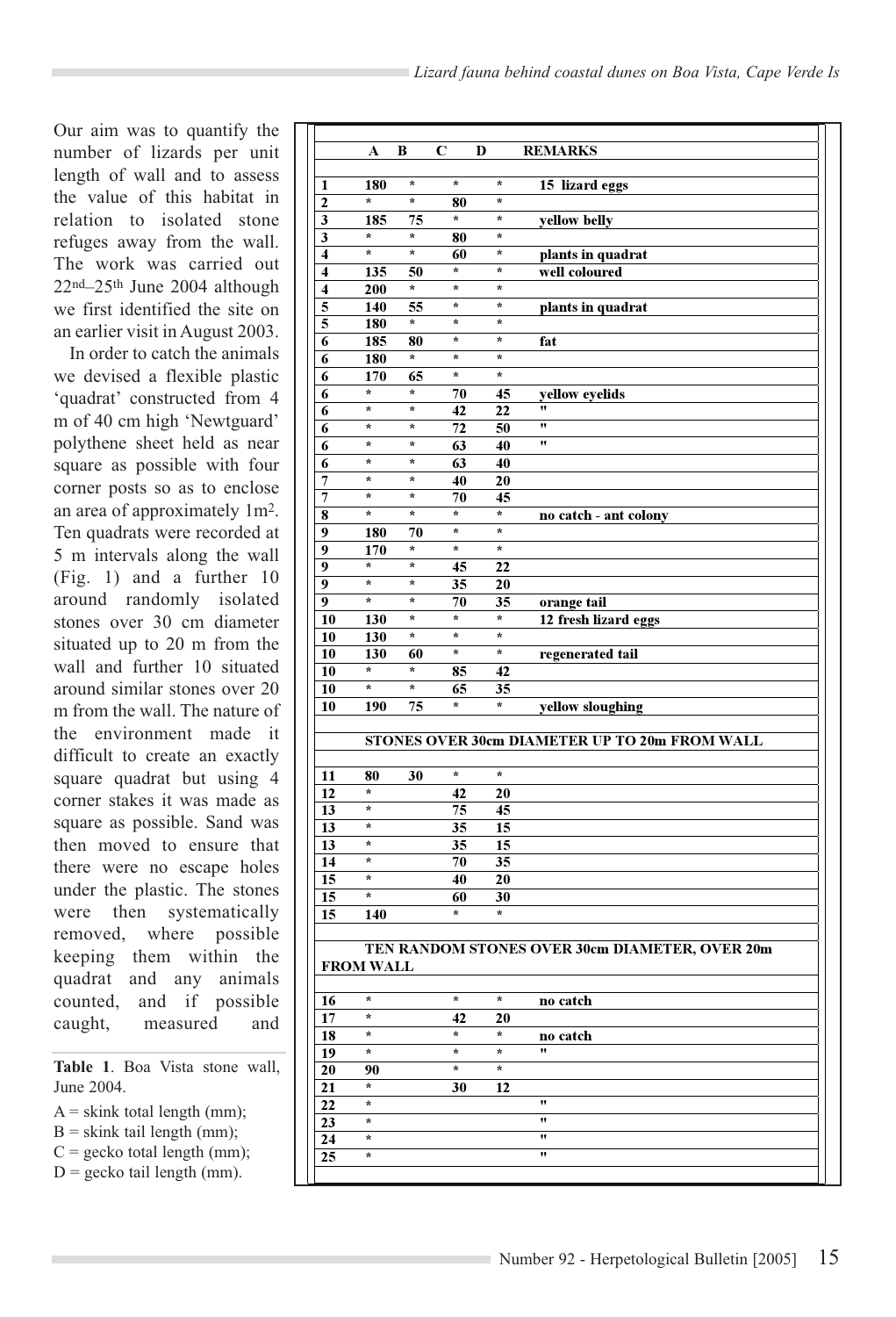

**Figure 1**. Quadrat on section of wall. All photographs by author.



**Figure 2**. *Hemidactylus bouveri boavistensis.*



**Figure 3**. *Mabuya stangeri*.



**Figure 4**. *Mabuya delalandii*.

photographed. If necessary captured animals were temporarily kept in cotton bird bags while awaiting processing. The stones and the animals were then replaced.

#### **RESULTS**

All the geckos were *Hemidactylus bouvieri boavistensis* or Half-finger geckos (Figure 2) and the lizards (skinks) were all *Mabuya* spp. with certainly *M. stangeri* (Figure 3) and *M. delalandii* (Figure 4), the former usually larger usually with bright thigh spots depending on sub-species, the latter a rust-brown back with dark shoulder spots and a bright border to the back stripe – scale counts overlap in the two species, but even within quadrats skinks are elusive! Geckos and skinks were frequently found under the same rock and no statistical correlation was found between their intraspecies distribution. Figures 5 and 6 show that although there was a preponderance of large skinks, their distribution approached normality, unlike the geckos, where a bimodal histogram suggests at least two year classes were present. What we believed to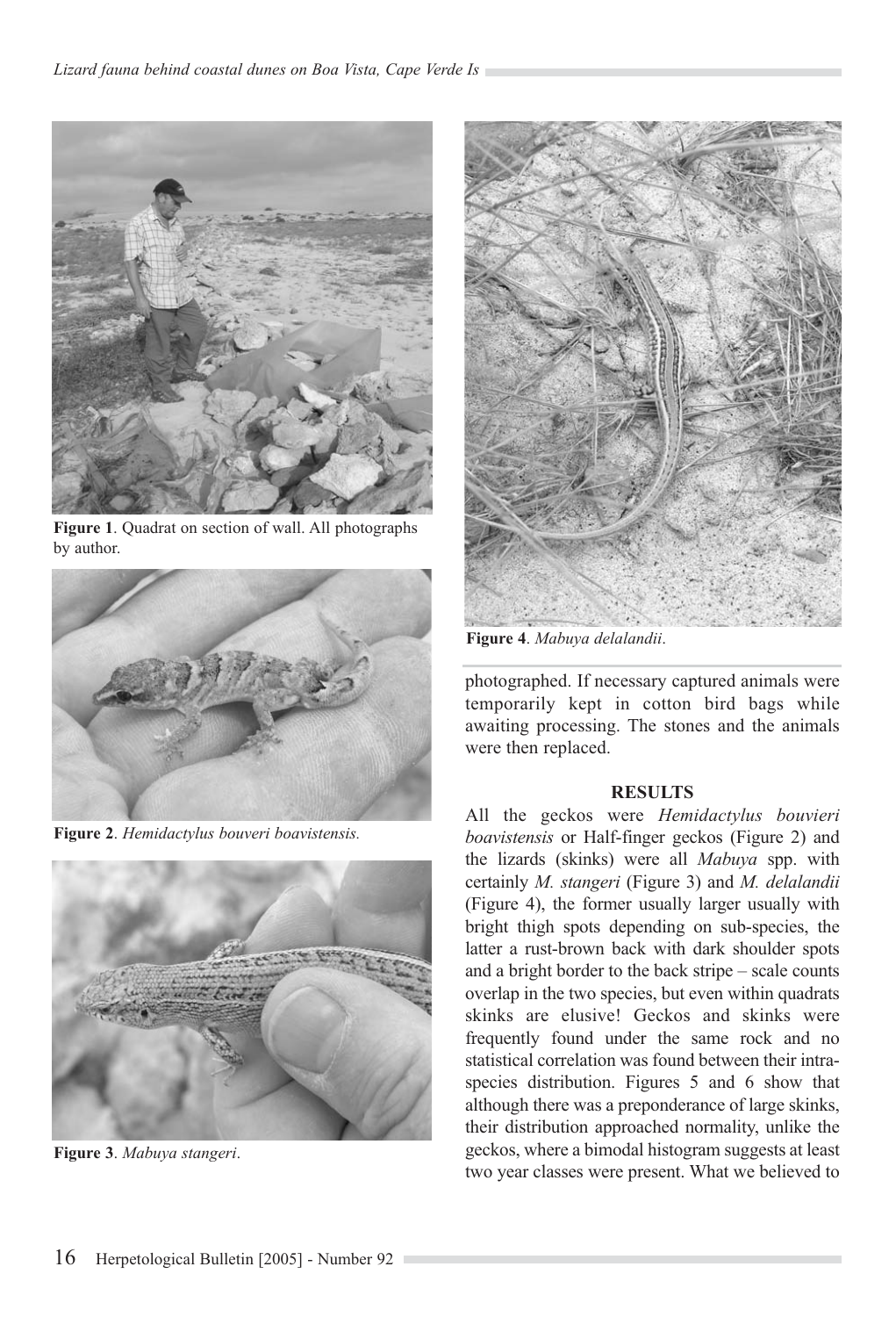

**Figure 5** (above). Total gecko body length (mm) plotted against numbers of individuals.

**Figure 6** (below). Body length categories of lizards caught along wall on Boa Vista plotted against number.

be skink eggs were found under stones in two quadrats and, along the wall, the only quadrat with no skinks or geckos included an ant colony under one large stone. The further we moved from the wall, the scarcer became suitable sized stones and our catch rate also dropped proportionately.

#### **DISCUSSION**

On Maio and Sal we watched *Mabuya* spp. moving within and between stones and saltmarsh scrub or between clumps of the latter when the former were absent. The problems associated with catching skinks within the saltmarsh scrub was a major reason for focussing on the rocky habitats of Boa Vista. Our survey area on Boa Vista had very sparse vegetation, insufficient to detract from the efficiency of capture. There were several kilometres of derelict stone walls in the general area in which we were working and if our quadrats were typical of the area, and we believe that they were, then there would seem to be in the order of some 30 individuals of both skink and gecko per 100 m of derelict wall – a quantification of population size which previous work does not provide (Schleich, 1982). The walls provide good habitat continuity and probably harbour good populations of both lizard types, which was in contrast to the sparsity of animals under suitably sized stones with increasing distance from the wall, suggesting isolated stones, which are the norm for this area, are possibly avoided due to their isolation. In this location the wall provides the corridor for movement that, in thick saltmarsh scrub, may be provided by the vegetation. This suggests that these

man-made structures are an advantage to the overall biodiversity of this part of the island.

Because of the limited numbers of skinks and the fact that two species were present, no conclusions can be drawn from the body length data except that young and older animals plus eggs are present suggesting no spatial separation of age classes and an entire life cycle spent within the wall. However, with geckos, two distinct peaks (and possibly a third) are seen on the histogram